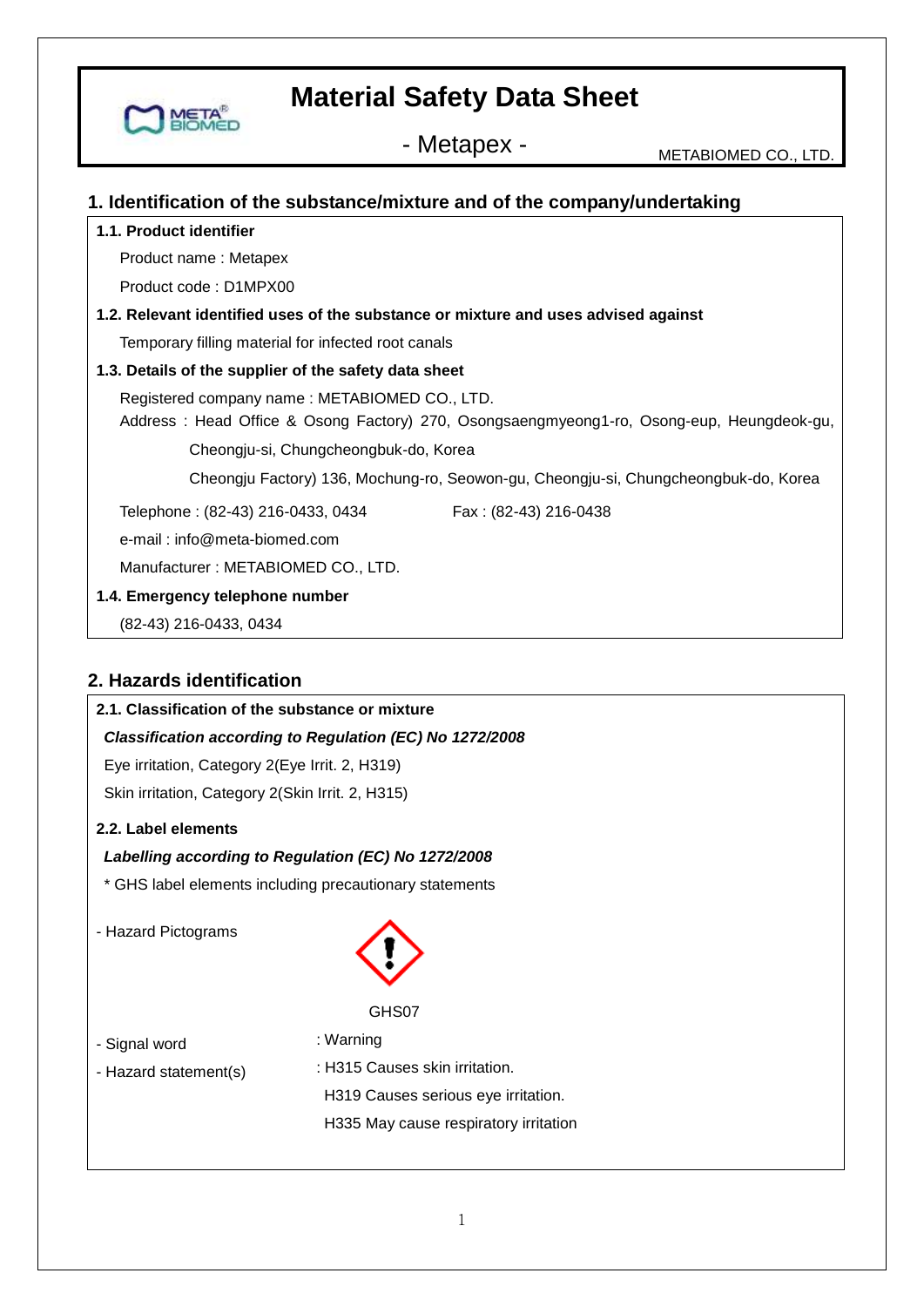

- Metapex - METABIOMED CO., LTD.

| - Precautionary Statement(s) | : P261 Avoid breathing vapours.                                      |  |  |
|------------------------------|----------------------------------------------------------------------|--|--|
| Prevention                   | P264 Washthoroughly after handling                                   |  |  |
|                              | P271 Use only outdoors or in a well-ventilated area                  |  |  |
|                              | P280 Wear protective gloves/protective clothing/eye protection/ face |  |  |
|                              | protection                                                           |  |  |
| - Response                   | : P302+P352 IF ON SKIN: Wash with plenty of water.                   |  |  |
|                              | P304+P340 IF INHALED: Remove victim to fresh air and keep at rest in |  |  |
|                              | apposition comfortable for breathing.                                |  |  |
|                              | P305+P351+P338 IF IN EYES: Rinse cautiously with water for several   |  |  |
|                              | minutes. Remove contact lenses if present and easy to do. Continue   |  |  |
|                              | rinsing.                                                             |  |  |
|                              | P310 Immediately call a POISON CENTER or doctor/physician.           |  |  |
|                              | P321 Provide specific treatment according to the situation.          |  |  |
|                              | P363 Wash contaminated clothing before reuse.                        |  |  |
|                              | P405 Store locked up                                                 |  |  |
| - Disposal                   | : P501 Dispose of contents/container according to the related        |  |  |
|                              | regulations                                                          |  |  |
|                              | 2.3. Other hazards (according to the NFPA Rating System)             |  |  |
| Health<br>: 2<br>٠           |                                                                      |  |  |
| Flammability: 1              |                                                                      |  |  |
| Reactivity : 1               |                                                                      |  |  |

## **3. Composition/information on ingredients**

| 3.1. Substances      |           |                   |         |                  |                   |
|----------------------|-----------|-------------------|---------|------------------|-------------------|
| Not Applicable       |           |                   |         |                  |                   |
| 3.2. Mixtures        |           |                   |         |                  |                   |
|                      |           |                   |         | Classification   | Classification    |
|                      | CAS No.   | EC No.            | $Wt.$ % | according to     | according to      |
| <b>Chemical Name</b> |           |                   |         | <b>Directive</b> | Regulation(EC) No |
|                      |           |                   |         | 67/548/EEC       | 1272/2008[CLP]    |
|                      |           |                   |         | R20/21/22        |                   |
| lodoform             | 75-47-8   | 200-874-5<br>$37$ |         | R36/37/38        | H315, H319, H335  |
|                      |           |                   |         |                  | H319, H317, H412, |
| Calcium hydroxide    | 1305-62-0 | 215-137-3         | $<$ 36  | C; R34           | H335, H314, H370, |
|                      |           |                   |         |                  | H290, H302, H312  |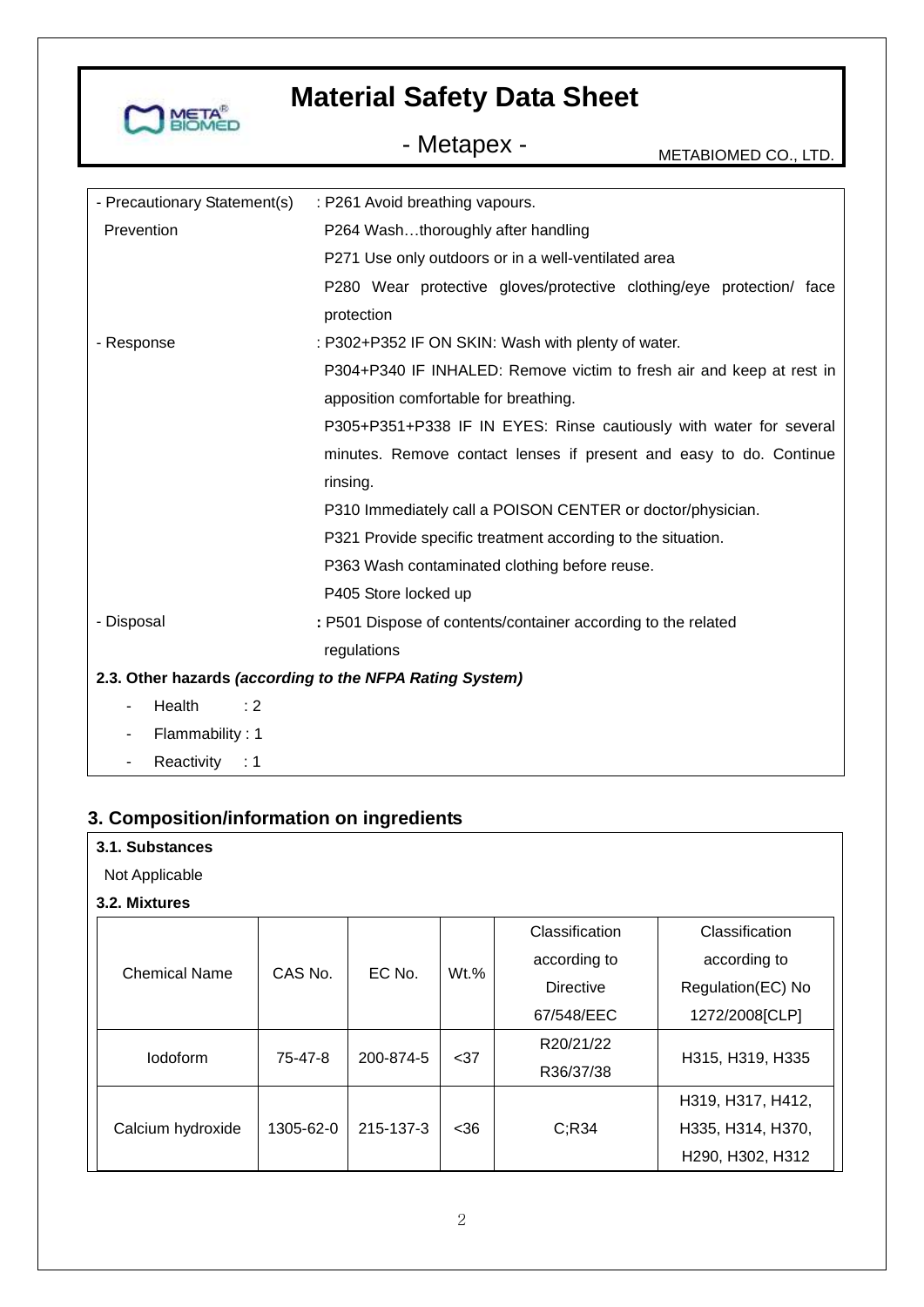

- Metapex - METABIOMED CO., LTD.

| Polydimethylsiloxane | 63148-62- | $\sim$<br>∼∠ |  |  |
|----------------------|-----------|--------------|--|--|
|                      |           |              |  |  |

## **4. First aids measures**

| 4.1. Description of first aid measures |                                                                                        |
|----------------------------------------|----------------------------------------------------------------------------------------|
| - Eyes                                 | : Get medical aid immediately if discomfort or irritation persists                     |
| - Skin                                 | : Consult physician immediately if you feel discomfort.                                |
| - Inhalation                           | : Remove patient from exposure to fresh air immediately. Administer approved           |
|                                        | oxygen supply if breathing is difficult and get medical aid immediately.               |
| - Ingestion                            | : Seek immediate medical help.                                                         |
|                                        | 4.2. Most important symptoms and effects, both acute and delayed                       |
| - Eyes                                 | : Causes eye irritation.                                                               |
| - Skin                                 | : Causes skin irritation.                                                              |
| - Inhalation                           | : None expected for this product                                                       |
| - Ingestion                            | : Ingestion of this material can cause mouth, throat, esophageal, and gastrointestinal |
|                                        | tract irritation.                                                                      |
|                                        | 4.3. Indication of any immediate medical attention and special treatment needed        |
| - Notes to physician                   | : Corrosive                                                                            |

## **5. Fire fighting measures**

| 5.1. Extinguishing media                                   |                                                                       |  |  |
|------------------------------------------------------------|-----------------------------------------------------------------------|--|--|
| - Extinguishing media                                      | : Please see Fire Fighting Equipment under Section 5.3.               |  |  |
| 5.2. Special hazards arising from the substance or mixture |                                                                       |  |  |
| - Hazardous combustion products                            | : None Known.                                                         |  |  |
| - Explosion hazards                                        | : Not Determined                                                      |  |  |
| - Fire explosion                                           | : Not Determined                                                      |  |  |
| - Sensitive to static discharge                            | : Not Determined                                                      |  |  |
| - Sensitivity to impact                                    | : Not Determined                                                      |  |  |
| 5.3. Advice for firefighters                               |                                                                       |  |  |
| - Fire fighting procedures                                 | : General: Evacuate all personnel; use protective equipment for fire- |  |  |
|                                                            | fighting. Use self-contained breathing apparatus when product is      |  |  |
|                                                            | involved in fire.                                                     |  |  |
| - Fire fighting equipment                                  | : Non-combustible                                                     |  |  |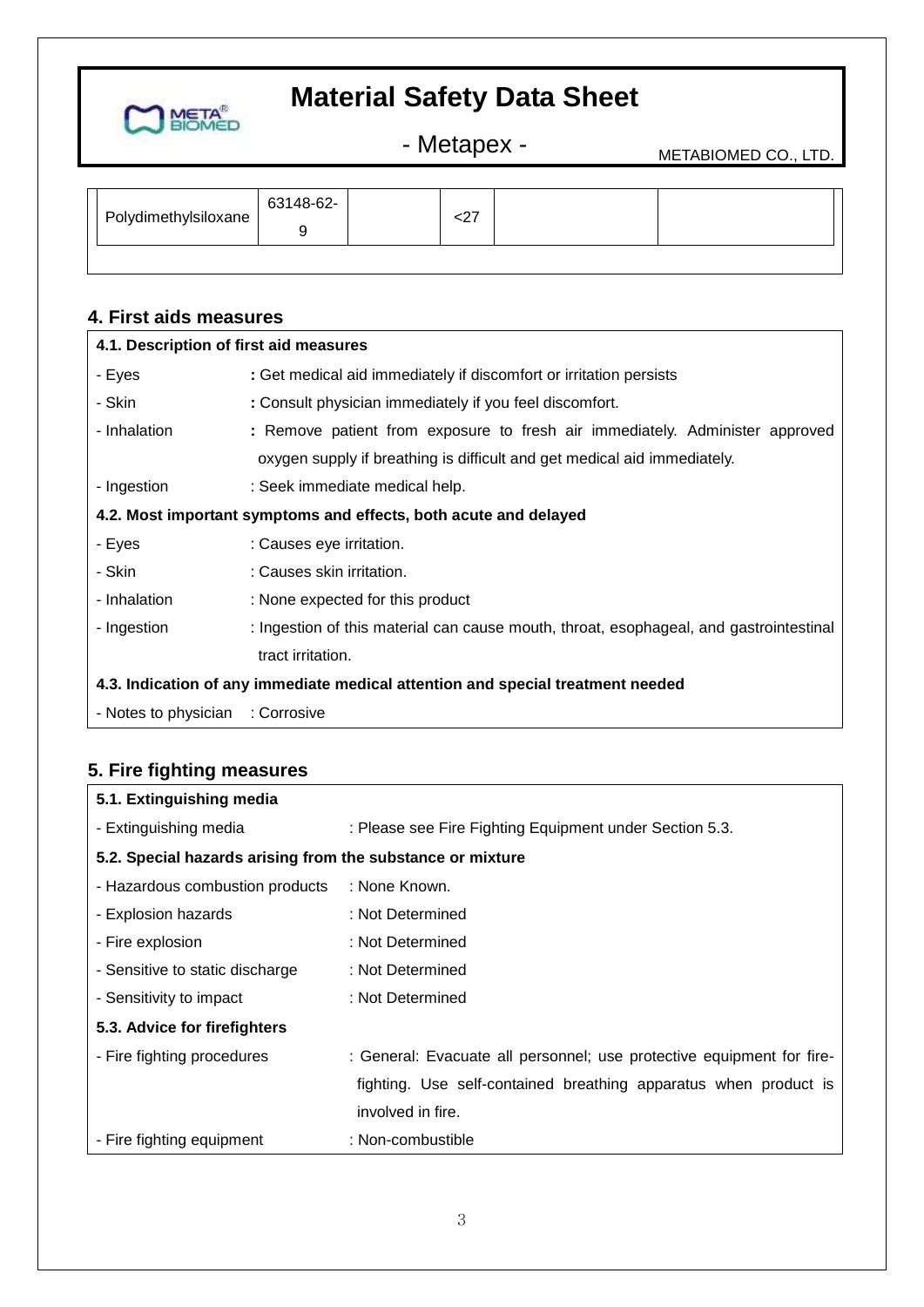

- Metapex - METABIOMED CO., LTD.

### **6. Accidental release measures**

#### **6.1. Personal precautions, protective equipment and emergency procedures**

Give special attention to chemical materials and conditions that must be avoided.

#### **6.2. Environmental precautions**

Prevent the inflow of this product to waterways, drains, basements, and confined spaces.

#### **6.3. Methods and material for containment and cleaning up**

Clean up spills immediately, observing precautions in Protective Equipment section.

#### **6.4. Reference to other sections**

Not Applicable

## **7. Handling and storage**

#### **7.1. Precautions for safe handling**

Follow all prevention measures on the SDS/labels.

Handle and store with care.

Give special attention to chemical materials and conditions that must be avoided.

Wear personal protective equipment while handing the product.

#### **7.2. Conditions for safe storage, including any incompatibilities**

Keep out of reach of children. Keep container closed. Store in cool place.

#### **7.3. Specific end use(s)**

Use only professional dentist

## **8. Exposure controls and personal protection**

#### **8.1. Control parameters**

Not determined

#### **8.2. Exposure controls**

- Eye protection : Wear safety glasses.
- Skin protection : Wear suitable protective clothing and gloves.
- Respiratory protection : Good general ventilation should be sufficient to control airborne levels.

### **9. Physical and chemical properties**

| 9.1. Information on basic physical and chemical properties |                  |                    |                                 |  |  |
|------------------------------------------------------------|------------------|--------------------|---------------------------------|--|--|
| - Appearance                                               | : Paste          | - Vapor pressure   | : N/A                           |  |  |
| - Odor                                                     | : Slight odor of | - Vapor density    | : N/A                           |  |  |
|                                                            | hospital         | - Relative density | : $1.9 - 2.0$ g/cm <sup>3</sup> |  |  |
| - Color                                                    | : Yellow         | - Solubility(ies)  | : Soluble                       |  |  |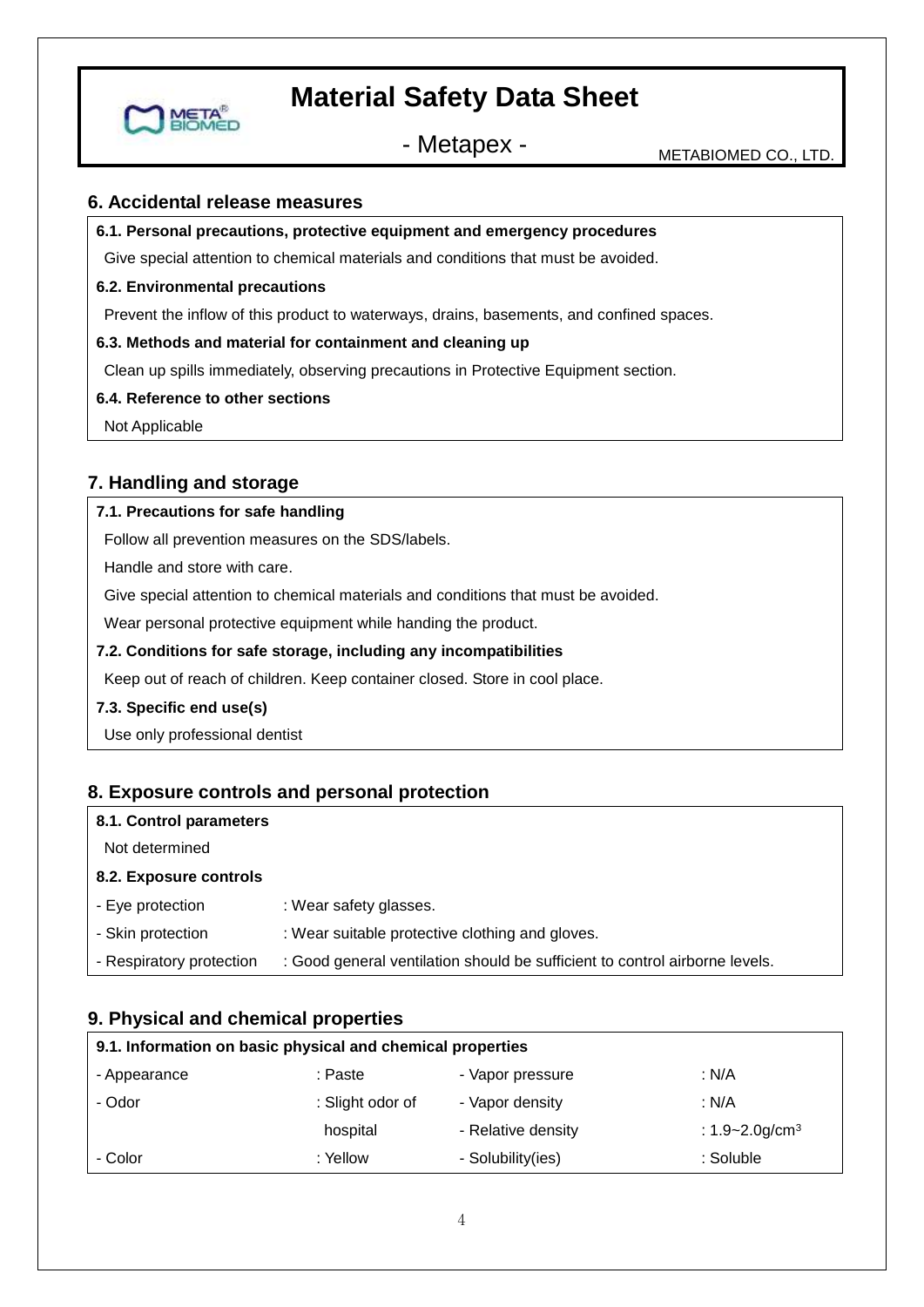| <b>IETA</b>                   | <b>Material Safety Data Sheet</b> |                             |                      |  |
|-------------------------------|-----------------------------------|-----------------------------|----------------------|--|
|                               | - Metapex -                       |                             | METABIOMED CO., LTD. |  |
| $-$ pH                        | : N/A                             | - Partition coefficient :   | : N/A                |  |
| - Melting/freezing point      | : N/A                             | n-octaol/water              |                      |  |
| - Initial boiling point and   | : N/A                             | - Auto-ignition temperature | : N/A                |  |
| boiling range                 |                                   | - Decomposition temperature |                      |  |
| - Flash point                 | : N/A                             | - Viscosity                 | : N/A                |  |
| - Evaporation rate            | : N/A                             | - Explosive properties      | : N/A                |  |
| - Flammability(solid, gas)    | : N/A                             | - Oxidising properties      | : N/A                |  |
| - Upper/lower flammability or | : $N/A$                           |                             |                      |  |
| explosive limits              |                                   |                             |                      |  |
| 9.2. Other information        |                                   |                             |                      |  |
| None                          |                                   |                             |                      |  |

## **10. Stability and reactivity**

| 10.1. Reactivity                                             |
|--------------------------------------------------------------|
| Stable                                                       |
| 10.2. Chemical stability                                     |
| Stable when stored and handled under recommended conditions. |
| 10.3. Possibility of hazardous reactions                     |
| None                                                         |
| 10.4. Conditions to avoid                                    |
| Extreme heat, direct light and humidity                      |
| 10.5 Incompatible materials                                  |
| N/A                                                          |
| 10.6. Hazardous decomposition products                       |
| Iodine                                                       |

## **11. Toxicological information**

| 11.1. Information on toxicological effects |                                                                       |  |  |
|--------------------------------------------|-----------------------------------------------------------------------|--|--|
| Acute toxicity                             | Device is biocompatible when used as directed by dental professionals |  |  |
|                                            | per ISO 10993-1.                                                      |  |  |
| Irritation and corrosiveness               | May be irritating to eyes or skin on contact                          |  |  |
| Sensitization                              | N/A                                                                   |  |  |
| Sub-acute, sub chronic and                 | None known                                                            |  |  |
| prolonged toxicity                         |                                                                       |  |  |
| Carcinogenicity, Mutagenicity,             | None known                                                            |  |  |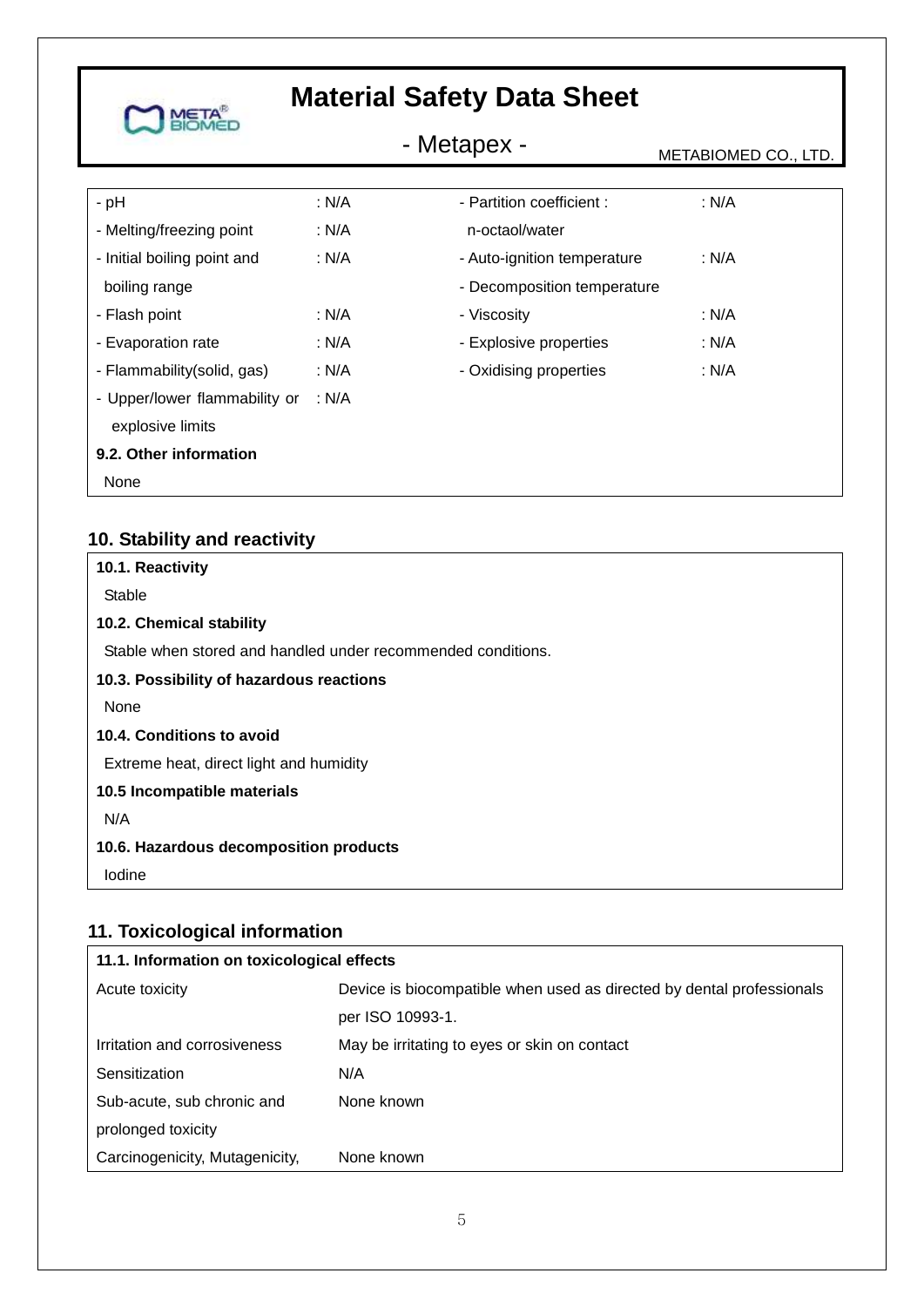- Metapex - Metabiomed CO., LTD.

| Reproductive toxicity |            |
|-----------------------|------------|
| Empirical data        | None known |
| Clinical experience   | None known |

## **12. Ecological information**

**META<sup>®</sup>** 

## **13. Disposal considerations**

## **13.1. Waste treatment methods**

Dispose of in compliance with governmental regulation.(Council Directive 75/442/EEC(1975))

### **14. Transport information**

**4.1. UN Number** N/A **14.2. UN proper shipping name**  N/A **14.3. Transport hazard class(es)** N/A